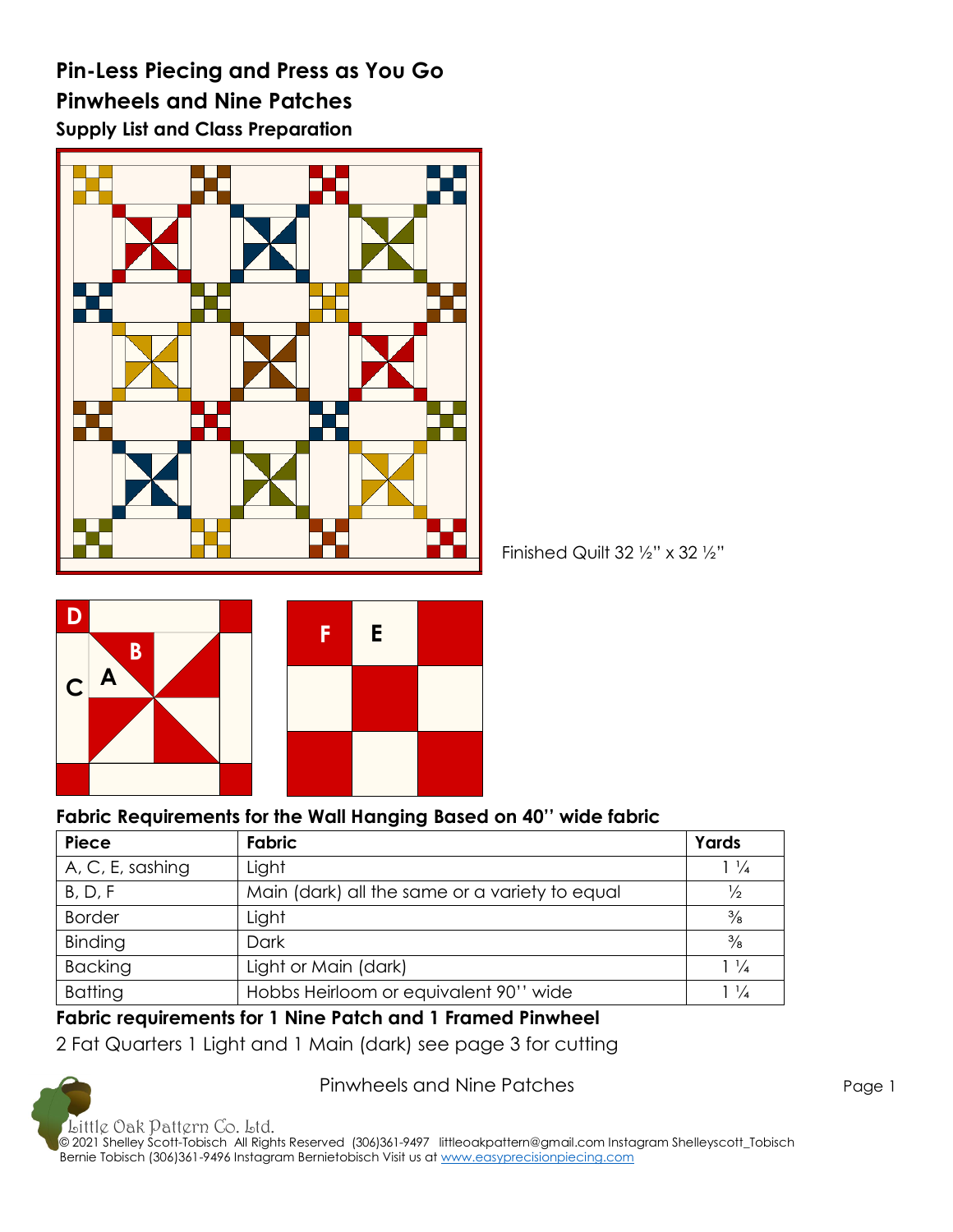## **Recommended text**

*Easy Precision Piecing* by Shelley Scott-Tobisch C&T Publishing

#### **Sewing machine and accessories**

**Sewing machine** including foot control and cord **Patchwork foot** ¼" **Straight stitch plate** if you have one

#### **Notions**

**Rotary cutter** along with mat and rulers. My favorite rulers are Itty Bitty Eights and Quilters Select **Square ruler** 6" Square for HSTs. Itty Bitty, Quilters Select, Olfa or equivalent rulers **Mechanical pencil** .5mm - .7mm **Thread** to match or blend with fabric 50wt. Aurifil or DMC work best. I match to the lightest fabric. **Needles** 80/12 or 70/10 Organ HLx5 or Microtex **Basic sewing supplies** 

## **Acorn Products**

**Seam Align Glue** Used instead of pins for accurate, Pin-Less Piecing. **Easy Press Pen** Used with Easy Press Fabric Treatment to create flat seams. **Easy Press Fabric Treatment** Treat your fabric with Easy Press Fabric Treatment instead of starch. **Block Builder Bases**. Block Builder Bases are used to hold the \***Quilt Block Builder**. These valuable tools help keep your block organized while you sew. **Block Builder Bases** are available in sizes 9" x 9" and 12" x 12". For more information watch The Quilt Show episode 2506 <https://www.youtube.com/watch?v=v2dPJqY7vHE> or visit <https://www.youtube.com/watch?v=7KTqnEL81JE&t=104s>

The **\*Quilt Block Builders**, blueprints of your blocks, will be provided along with the class handouts, they have all the information you need at a glance for pressing and piecing.

## **Optional Notions**

**Quilter's Magic Wand** for HSTs. I love this ruler for marking lines on fabric when creating HSTs **Organ needles HLX5** Hard chrome needles, 70/10 or 80/12. These are my favourite needles for piecing. If you can't find the above needles use Microtex 70/10 or 80/12 instead.

**Be Creative 5mm Double-sided** This tape is used to help hold patchwork in place when trimming. It's acid free and will not harm fabric.

**Tear-Perfect Maker Tape** by C&T. I love this tape and will be demonstrating how to use it to keep rulers from slipping and turn rulers into accurate HST cutting instruments.